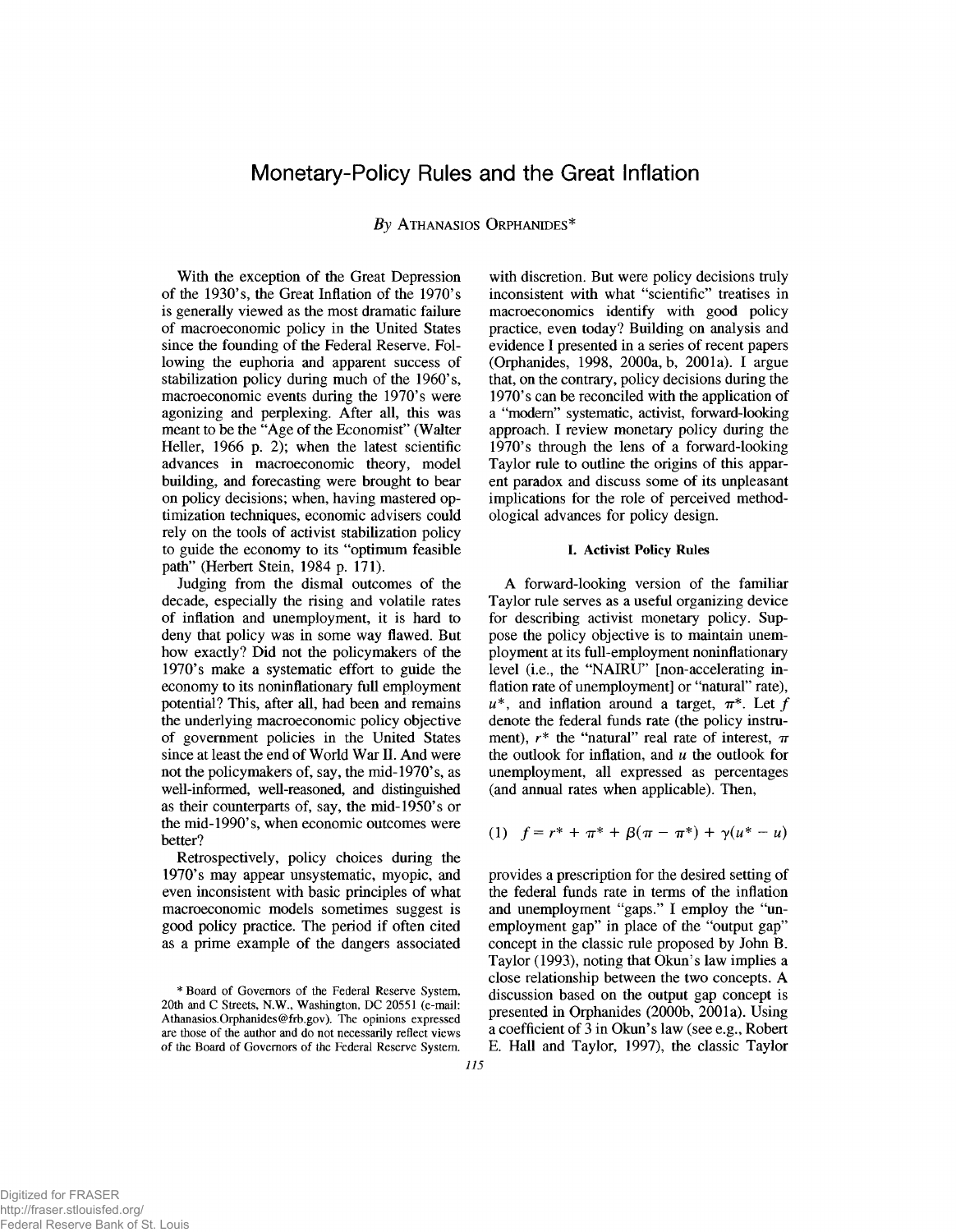rule corresponds to the parameter settings  $\beta =$  $\gamma = 1.5$  and  $\pi^* = r^* = 2$ .

Policy rule (1) captures key elements frequently highlighted as reflecting good policy practice: a strong systematic response to inflationary developments in the economy,  $\beta > 1$ ; a countercyclical response to the business cycle,  $\gamma > 0$  (with higher values of  $\gamma$  associated with a greater policy activism); and in light of the well known lags in the monetary transmission mechanism, a forward-looking policy approach, accommodated by using near-term forecasts of inflation and unemployment as summary indicators of the state of the economy. Indeed, versions of (1) have been shown to represent "optimal" policy in simple models where a central bank has a quadratic loss function in inflation and unemployment (see e.g., Orphanides, 1998), and approximately optimal in several more complex estimated models (see Taylor [1999] for a useful survey).

### **II. Implementation Issues**

Though remarkably simple in appearance, implementation of a rule such as (1) is quite complex in practice. Determining the appropriate forecast horizon and response coefficients  $\beta$ and  $\gamma$  is certainly difficult. Even assuming that these are known (for example, by drawing on historical experience or on econometric policy evaluation), two sources of significant difficulty and possible error remain. One arises from the presence of possibly systematic errors in assessments of the outlook of the economy. In implementing the rule in real time, a policymaker would need to rely on preliminary assessments and forecasts of inflation and unemployment,  $\pi^{f}$ and  $u^f$ . By responding to these forecasts and preliminary assessments instead of the actual outcomes, which are obviously not known when policy is set, the policymaker inadvertently responds to the errors,  $\varepsilon_{\pi} = \pi - \pi^{t}$  and  $\varepsilon_{u} =$  $u - u^f$ , and adds what could easily prove to be a substantial element of noise to the policy actions. The other source of error arises from the pervasive ignorance associated with attempts to quantify the notions of "natural" rates of interest and unemployment in real time. Policy could be set with the presumption that these natural rates equal  $r^*$  and  $u^*$  (their *perceived* values) only to be discovered, perhaps many

years later, that  $\bar{r}^*$  and  $\bar{u}^*$  (their true values) would have been better guesses.

These difficulties have long been identified as likely sources of error for activist countercyclical policies. For example, Allan Meltzer (1987) highlighted the unreliability of forecasts in this regard. In addition, in his forceful critique of policy activism, Milton Friedman (1968 p. 10) noted that "[u]nfortunately, we have as yet devised no method to estimate accurately and readily the natural rate of either interest or unemployment," and this remains true today.

Surely, accounting for the role of errors in assessments of the outlook and misperceptions about the natural-rate concepts in a policy rule such as (1) would appear crucial for useful policy evaluation and design. Unfortunately, the practice of describing optimal policies based on the presumption that such errors are small, unimportant, or easily avoided is not uncommon. Policy influenced by this practice can have paradoxical results. As Orphanides (1998) demonstrated, for example, if policymakers adopt policies perceived to be optimal under the naive presumption that such errors are less important than they actually are, they may inadvertently induce instability in the economy—precisely as warned by Friedman and Meltzer. Interestingly, unless the presence of such unintended errors is carefully accounted for, policy could retrospectively appear flawed and unsystematic even when it is set exactly in accordance to a rule such as (1), and meant to be optimal. Thus, retrospective policy evaluations can easily obscure the true source of historical policy errors.

If persistent over a period of time, misperceptions about natural rates and errors in assessments of the outlook in a policy rule such as (1) could also result in a significant deviation of the average rate of inflation from the policymaker's objective. A useful thought experiment for quantifying this problem is to translate systematic misperceptions into the implied distortion of the policymaker's inflation objective that would preserve the same policy setting. Thus, suppose policy during some period is set with an inflation target  $\pi^*$ , and perceptions  $r^{*P}$  and  $u^{*P}$ . From rule (1), systematic misperceptions about the natural-rate concepts  $(\bar{r}^* - r^{*})$  and  $(\bar{u}^*$  $u^*$ <sup>P</sup>) and systematic errors in assessments of the outlook,  $\bar{\varepsilon}_\pi$  and  $\bar{\varepsilon}_\omega$ , over a period of time, would be equivalent to a policy free of misperceptions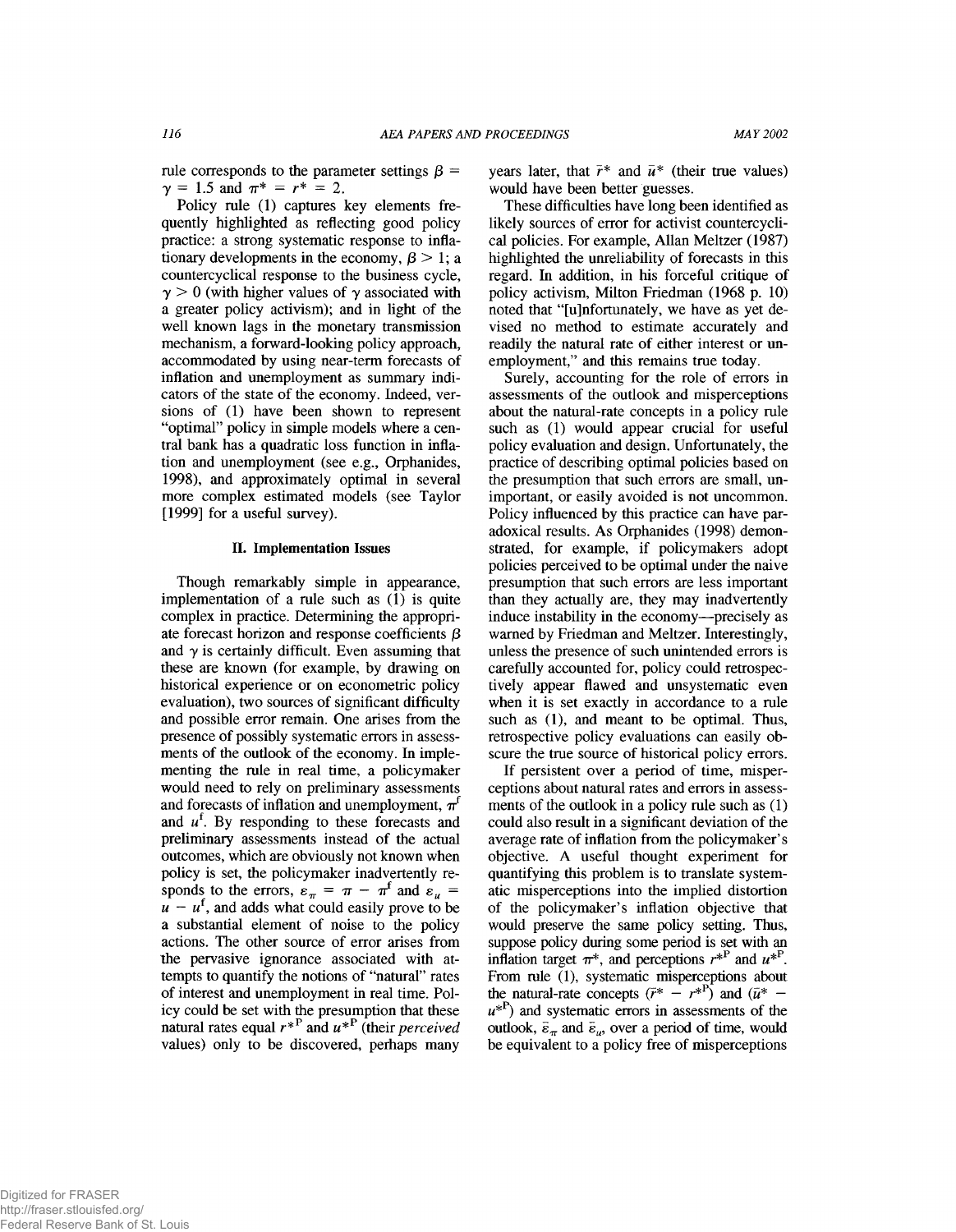

FIGURE 1. INFLATION FORECASTS AND OUTCOMES

but with the distorted inflation target,  $\bar{\pi}^*$ , such that

(2) 
$$
\bar{\pi}^* - \pi^*
$$

$$
= \frac{(\bar{r}^* - r^{*P}) + \beta \bar{\varepsilon}_\pi - \gamma \bar{\varepsilon}_\pi + \gamma (\bar{u}^* - u^{*P})}{\beta - 1}.
$$

Thus, estimates of the natural rates of interest or unemployment that prove too low, forecasts of inflation that are too optimistic, or forecasts of unemployment that are too pessimistic all lead to policy settings equivalent to a policy with an inflation target that appears inappropriately high. For example, with  $\beta = \gamma = 1.5$ , forecasts of inflation and estimates of the natural rate of unemployment that are systematically 1 percentage point too low would each be equivalent to a policy with a distorted inflation target that is 3 percentage points too high. Such errors become worse as  $\gamma$  rises or  $\beta$  falls.

### **III. Misperceptions and Policy in the 1970's**

Next, I illustrate how policy such as suggested by rule (1) that might otherwise have been expected to provide good policy advice could have instead contributed to the dismal outcomes of the 1970's. To capture, as well as possible, perceptions in real time, when actual policy decisions were made, I rely on forecasts from the Greenbook, a document prepared by Federal Reserve Board staff for the Federal Open Market Committee before every regularly scheduled meeting. (Specifically, I use forecasts from the Greenbook prepared during the middle month of any quarter, and when that is not available, the last month. Christina D. Romer



FIGURE 2. UNEMPLOYMENT FORECASTS AND OUTCOMES

and David H. Romer [2000] offer a detailed discussion of the usefulness of Greenbook forecasts.)

Figure 1 compares forecasts of inflation as prepared in real time from 1969:1 to 1979:2 with *ex post* outcomes as measured today. For each quarter *t,* the figure shows the forecast of the rate of change in the output deflator from quarter  $t - 1$  to quarter  $t + 3$ . As is evident, these forecasts of inflation proved considerably biased over this period. The average error is about 1 percentage point. (I use current data as a proxy for "truth" noting that even the most recent historical estimates could be subject to further revision and, presumably, improvement.)

Figure 2 compares corresponding forecasts and *ex post* outcomes for the average rate of unemployment over the current and next three quarters and also presents an illustrative comparison of real-time and current estimates of the natural rate. While the unemployment forecast errors appear large at times (e.g., at the ends of both recessions in the sample [vertical dashed lines]), they are essentially unbiased. With respect to red-time estimates of the "natural" rate of unemployment, the figure presents some suggestive evidence of a significant bias. The *ex post* series shown represents the latest historical estimates of the NAIRU constructed by the Congressional Budget Office. The real-time estimate shown is the one-sided simple average of the historical unemployment series which Hall (1999), and others, suggest is a good estimate for this nebulous concept. Though larger than 1 percentage point, the average bias shown in the figure for  $u^*$  likely underestimates the bias in real-time policymaker perceptions. As noted in Orphanides (2000a, b), key policymakers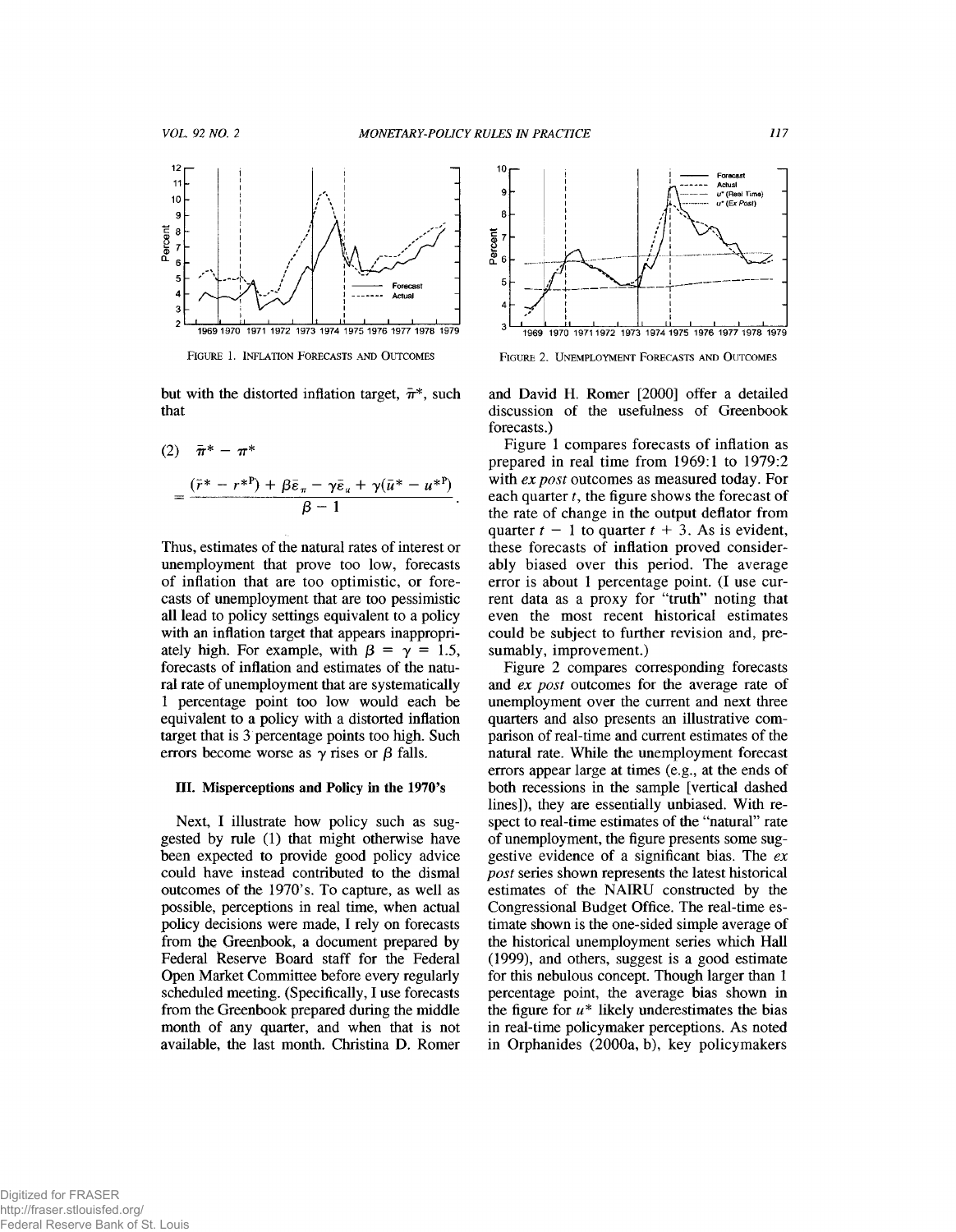

FIGURE 3. REAL-TIME AND *EX POST* TAYLOR RULES

suggested that 4 percent was a reasonable estimate of  $u^*$  at the end of the 1960's. (However, I have not been able to reconstruct the evolution of real-time consensus policymaker views for the period.) As is evident in the figure, the error in the real-time assessments of the natural rate of unemployment meant that for much of the 1970's policy decisions were based on the incorrect belief that the economy was operating below its full employment potential, while the opposite was true. These errors are similar to the misperceptions seen in official estimates of the output gap (Orphanides, 2000a, b). In addition, these errors and the errors in forecasting inflation over the same period are likely to be intimately related by a Phillips curve lurking in the background.

The large misperceptions of the natural rate of unemployment and inflation forecast errors imply that real-time and *ex post* policy settings based on a fixed parameterization of policy rule (1) would differ significantly. Figure 3 presents such a comparison for the classic Taylor rule with the parameter settings  $\beta = \gamma = 1.5$  and  $\pi^* = r^* = 2$ . As can be seen, the two versions suggest significantly different policy settings throughout the period. Knowing the history of the 1970's, one would now prefer that policy had followed the settings suggested by the *ex post* rendition, which systematically points toward tighter policy than was actually implemented. Indeed, it is tempting to conclude that the Great Inflation might have been avoided if only policy had followed this retrospective rendition of the policy rule. Of course, proper evaluation of the historical policy choices could only be based upon comparison of actual policy with the real-time rendition of the rule. As the figure shows, this leads to the exact opposite

TABLE 1-ESTIMATED POLICY RULE

| α               | в              | ν              | Ω              | $\bar{R}^2$ | <b>SEE</b> |
|-----------------|----------------|----------------|----------------|-------------|------------|
| 11.37<br>(1.32) | 1.52<br>(0.24) | 2.04<br>(0.30) | 0.59<br>(0.05) | 0.89        | 0.75       |

*Notes:* **Standard errors are given in parentheses.**

conclusion: The real-time rule yields policy very similar to that actually pursued. Thus, had this policy rule been followed during the 1970's, economic outcomes would likely have been similar to the actual history.

Another way to assess the nature of policy during the 1970's, is by estimating a policy rule using real-time perceptions of the state of the economy. Consider the following regression:

(3)

$$
f_t = \rho f_{t-1} + (1-\rho)(\alpha + \beta \pi_t^{\rm f} - \gamma u_t^{\rm f}) + \eta_t.
$$

This generalizes policy rule (1) to allow for possible partial adjustment,  $\rho \in [0, 1)$ , as suggested by Richard Clarida et al. (2000), Orphanides (2001b), and others. Table 1 presents least-squares estimates of (3) using the real-time forecasts shown in Figures 1 and 2. Figure 4 compares the predicted settings from this estimated rule with the federal funds rate. Note that in (3),  $\alpha = r^* + \pi^*(1 - \beta) + \gamma u^*$ . Setting  $\pi^* = r^* = 2$ , for example, suggests that policy during the period was consistent with a perceived estimate of 5.1 percent for the natural rate of unemployment, not unreasonable for the period. These results confirm that policy decisions during this period were essentially indistinguishable from what might reasonably be seen as "good" policy practice.

#### **IV. Discussion**

Close examination of policy during the Great Inflation suggests that actual policy decisions were consistent with application of a "modem" systematic, activist, forward-looking approach to policy. Policy was consistent with an inflation target of 2 percent, which should have safeguarded the goal of reasonable price stability. Policy responded strongly to forecasts of inflation and the unemployment gap, which could have been reasonably expected to result in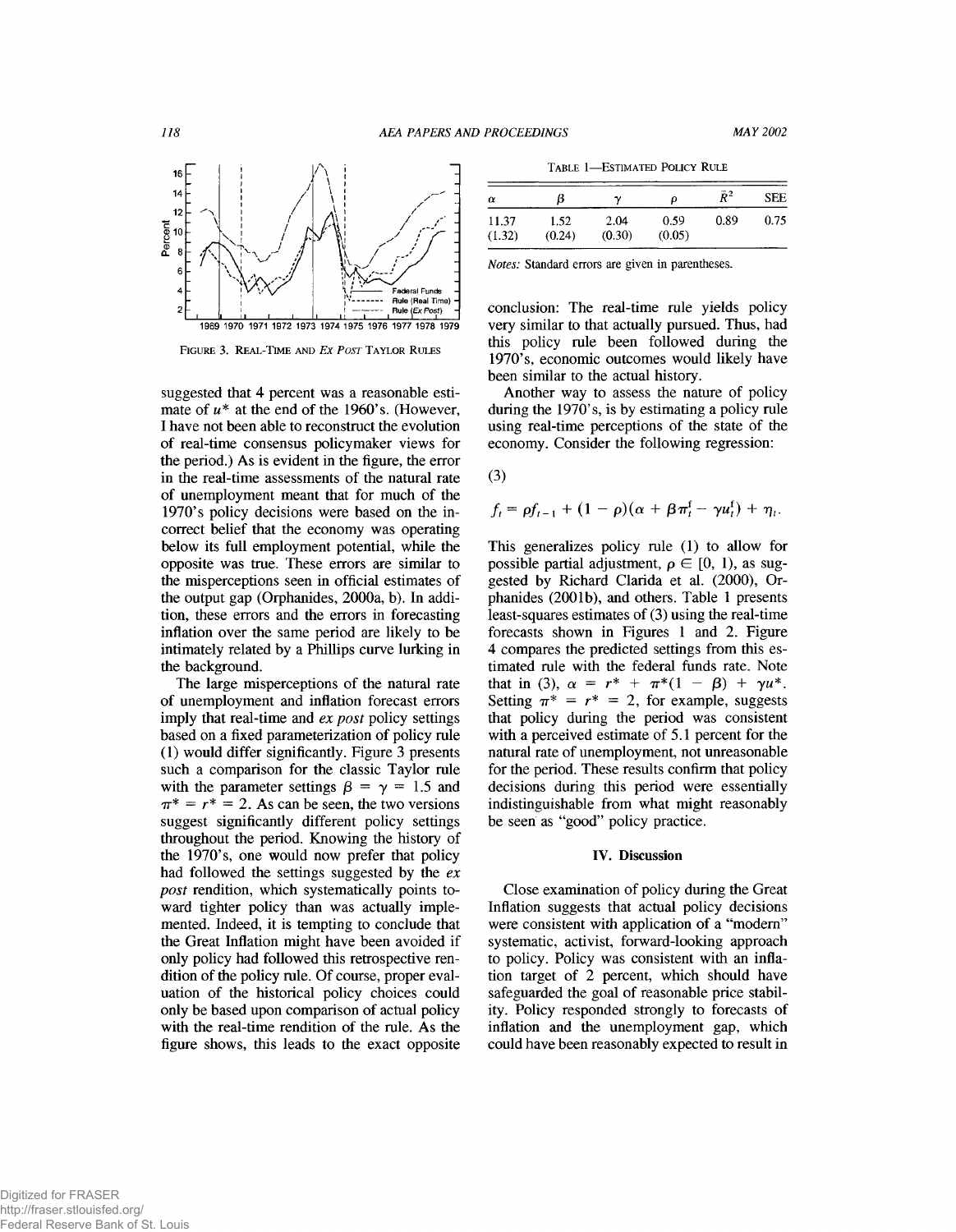

FIGURE 4. AN ESTIMATED REAL-TIME RULE

a high degree of economic stability. Policy was meant to guide the economy to its "optimum feasible path," consistent with what some "modem" research emphasizing activist policy design would suggest would be the "optimal" strategy to follow. Yet economic outcomes were disastrous.

An unpleasant observation is that the resemblance of actual policy during this unfortunate episode to such a modem policy approach was not accidental. The innovation during the 1960's, as Heller (1966 p. 116) emphasized, was that "modern economic policy ... harnessed the existing economics—the economics that has been taught in the nation's college classrooms for some twenty years—to the purposes of prosperity, stability, and growth." Policy was heavily influenced by the latest perceived methodological advances in businesscycle theory and stabilization policy. The latest techniques on model-based policy design offered the promise that an activist policy could yield a high degree of economic stability without compromising reasonable price stability. This, unfortunately, proved too tempting to ignore. Thus, as Stein (1984) recounts, a "gradualist" approach to the emerging inflation problem at end of the 1960's appeared best for guiding the economy to its "optimum feasible path." Consistent with the natural-rate hypothesis, maintaining the unemployment rate slightly above the perceived natural rate was meant to be the optimal approach for restoring price stability. The "optimum feasible path," of course, became the Great Inflation. Accepting that this activist policy was optimal, the policy disaster of the 1970's, could be attributed to bad luck—an adverse shift in the "natural" rate of unemployment that could not have reasonably been expected to be correctly assessed for some time. But a more fundamental flaw can be readily identified: concentrating policy efforts toward targeting the economy's elusive full employment potential. Paradoxically, had policymakers concentrated their efforts on safeguarding price stability alone, better outcomes for both employment and price stability would have been likely. As long as "we have as yet devised no method to estimate accurately and readily the natural rate" (Friedman, 1968 p. 10), it would appear wise to simply accept that the scope for stabilization policy remains limited.

### **REFERENCES**

- **Clarida, Richard; Gali, Jordi and Gertler, Mark.** "Monetary Policy Rules and Macroeconomic Stability: Evidence and Some Theory." *Quarterly Journal of Economics,* February 2000, *115(1),* pp. 147-80.
- **Friedman, Milton.** "The Role of Monetary Policy." *American Economic Review,* March 1968, 58(1), pp. 1-17.
- **Hall, Robert** E. "Comment," in John B. Taylor, ed., *Monetary policy rules.* Chicago: University of Chicago Press, 1999, pp. 431-34.
- **Hall, Robert** E. **and Taylor, John B.** *Macroeconomics,* 5th Ed., New York: Norton, 1997.
- **Heller, Walter W.** *New dimensions of political economy.* Cambridge, MA: Harvard University Press, 1966.
- **Meltzer, Allan H.** "Limits of Short-Run Stabilization Policy." *Economic Inquiry,* January 1987, 25(1), pp. 1-14.
- **Orphanides, Athanasios.** "Monetary Policy Evaluation with Noisy Information." Federal Reserve Board (Washington, DC) Finance and Economics Discussion Series No. 1998-50, October 1998.
- \_\_\_\_\_\_. "The Quest for Prosperity without Inflation." European Central Bank (Frankfurt, Germany) Working Paper No. 15, March 2000a.
- "Activist Stabilization Policy and Inflation: The Taylor Rule in the 1970s." Federal Reserve Board (Washington, DC) Finance and Economics Discussion Series No. 2000-13, February 2000b.
- \_\_\_\_\_\_ "Monetary Policy Rules, Macroeconomic Stability and Inflation: A View from the